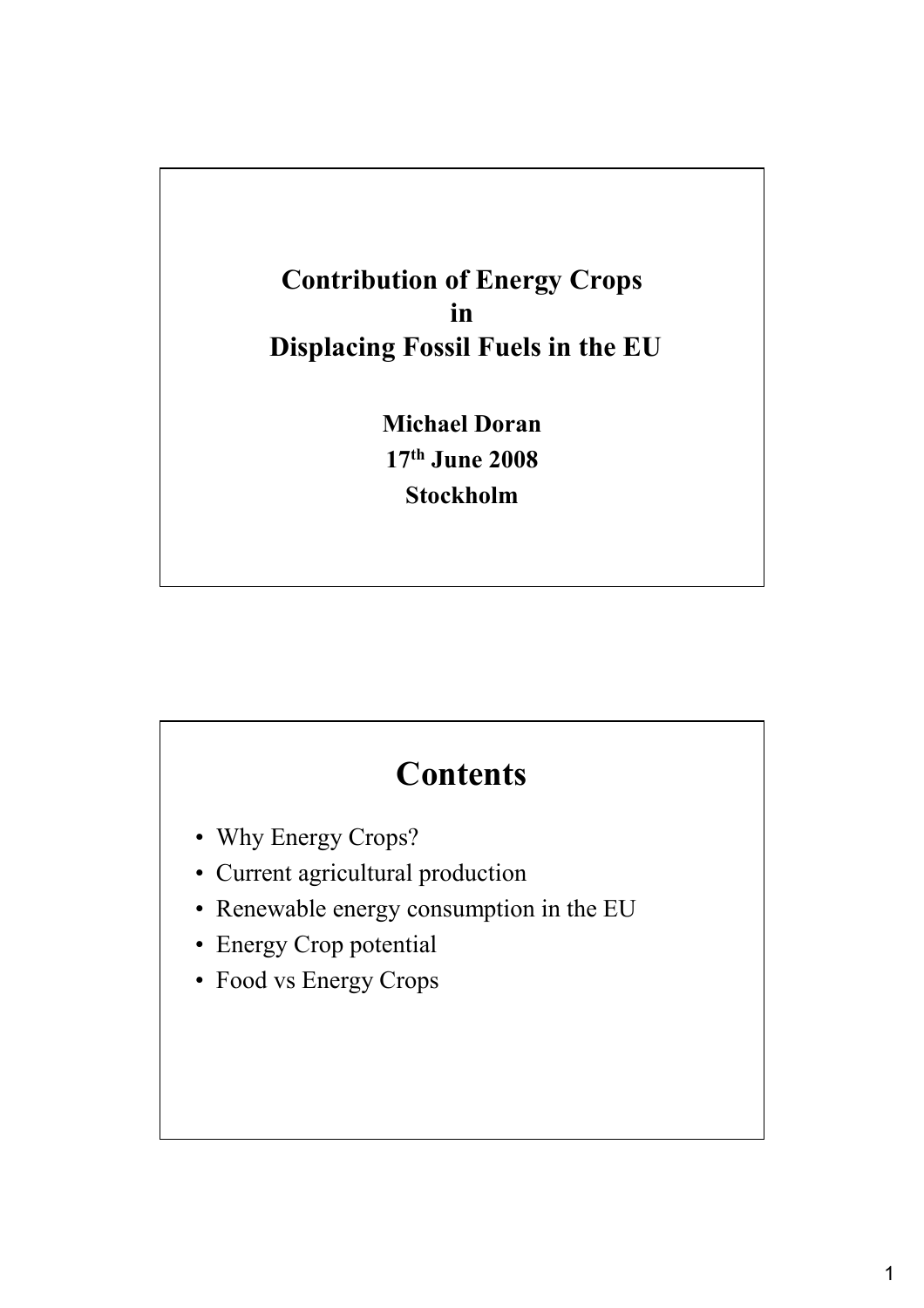# **Why Energy Crops?**

- Primary energy demand
- Security of supply
- Social policy
- Regional policy

### **Current Agricultural Production**

- Total area in EU27
- Agricultural area in EU27
- Arable land in EU27
- % of total area
- Ha of agricultural land per capita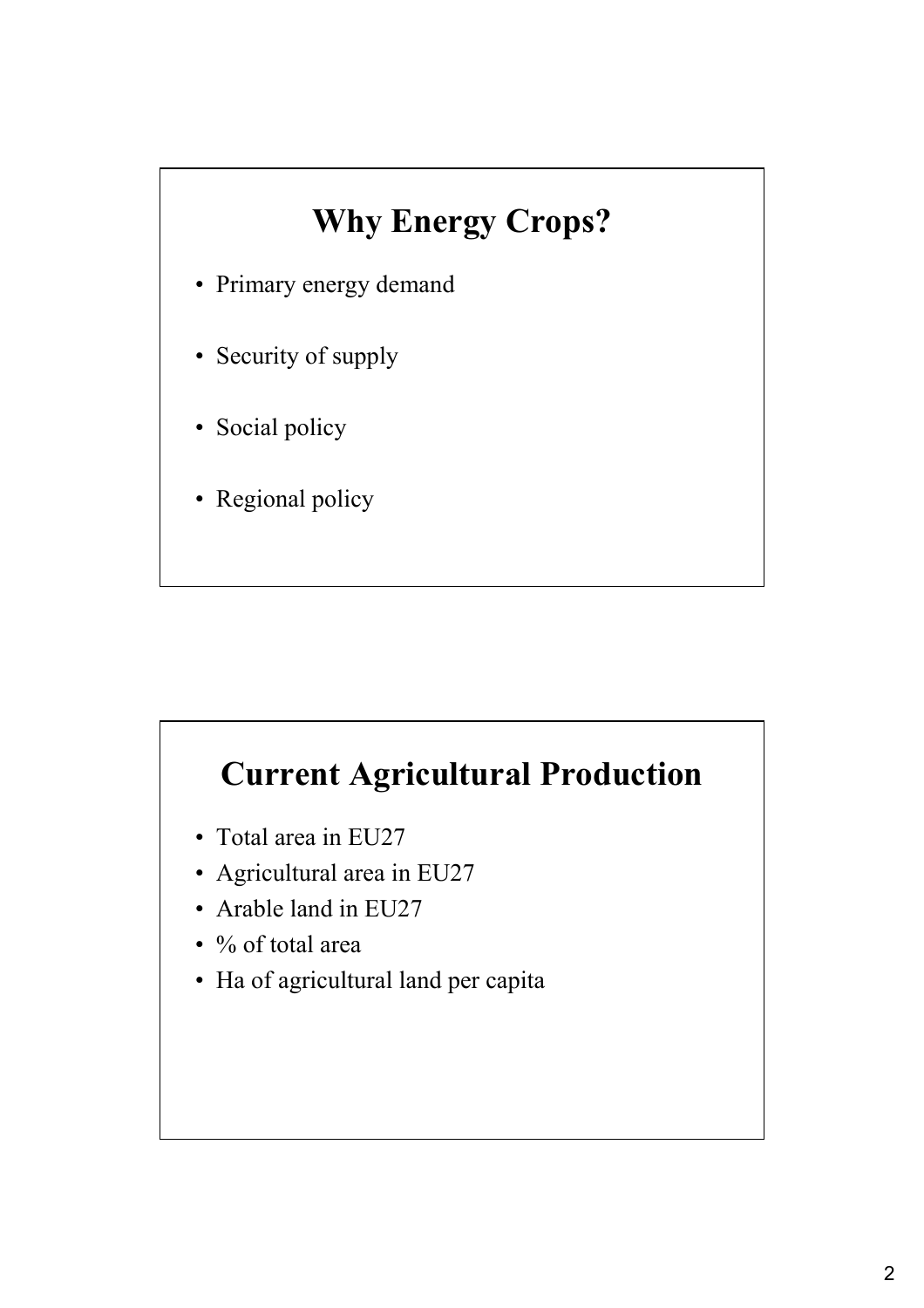| <u>Table 1</u> – Data of total area of biomass production<br><b>Hectares of</b> |                              |                                        |                                         |    |                                 |  |
|---------------------------------------------------------------------------------|------------------------------|----------------------------------------|-----------------------------------------|----|---------------------------------|--|
|                                                                                 | <b>Total area</b><br>(106Ha) | <b>Agricultural</b><br>area<br>(106Ha) | Arable land (106Ha)(% of<br>total area) |    | agricultural land<br>per capita |  |
| Austria                                                                         | 8.4                          | 3.4                                    | 1.4                                     | 17 | 0.42                            |  |
| <b>Belgium</b>                                                                  | 3.1                          | 1.4                                    | 0.8                                     | 27 | 0.13                            |  |
| <b>Bulgaria</b>                                                                 | 11.1                         | 5.3                                    | 3.3                                     | 30 | 0.68                            |  |
| Cyprus                                                                          | 0.9                          | 0.1                                    | 0.1                                     | 11 | 0.18                            |  |
| Czech<br>Republic                                                               | 7.9                          | 4.3                                    | 3.1                                     | 39 | 0.42                            |  |
| <b>Denmark</b>                                                                  | 4.3                          | 2.7                                    | 2.3                                     | 53 | 0.49                            |  |
| Estonia                                                                         | 4.5                          | 0.8                                    | 0.5                                     | 12 | 0.63                            |  |
| Finland                                                                         | 33.8                         | 2.2                                    | 22                                      | 7  | 0.43                            |  |
| France                                                                          | 55.2                         | 29.7                                   | 18.5                                    | 33 | 0.49                            |  |
| Germany                                                                         | 35.7                         | 17.0                                   | 11.8                                    | 33 | 0.21                            |  |
| Greece                                                                          | 13.2                         | 8.4                                    | 2.7                                     | 20 | 0.77                            |  |
| Hungary                                                                         | 9.3                          | 5.9                                    | 4.6                                     | 50 | 0.6                             |  |
| Ireland                                                                         | 7.0                          | 4.4                                    | 1.2                                     | 17 | 1.09                            |  |

|                    | <b>Total area</b><br>(106Ha) | <b>Agricultural</b><br>area (106Ha) |       | Arable land (106Ha)(% of total<br>area) | <b>Hectares of</b><br>agricultural<br>land per<br>capital |
|--------------------|------------------------------|-------------------------------------|-------|-----------------------------------------|-----------------------------------------------------------|
| Italy              | 30.1                         | 15.1                                | 8.0   | 26                                      | 0.26                                                      |
| Latvia             | 6.5                          | 2.5                                 | 1.8   | 28                                      | 1.08                                                      |
| Lithuania          | 6.5                          | 3.5                                 | 2.9   | 45                                      | 1.02                                                      |
| Luxemburg          | 0.3                          | 0.1                                 | 0.06  | 24                                      | 0.28                                                      |
| Malta              | 0.03                         | 0.01                                | 0.01  | 31                                      | 0.03                                                      |
| <b>Netherlands</b> | 4.2                          | 1.9                                 | 0.9   | 22                                      | 0.12                                                      |
| Poland             | 31.3                         | 16.2                                | 12.6  | 40                                      | 0.42                                                      |
| Portugal           | 9.2                          | 3.7                                 | 1.6   | 17                                      | 0.37                                                      |
| Romania            | 23.8                         | 14.7                                | 9.4   | 39                                      | 0.66                                                      |
| Slovakia           | 4.9                          | 2.4                                 | 1.4   | 29                                      | 0.45                                                      |
| Slovenia           | 2.0                          | 0.5                                 | 0.2   | 9                                       | 0.26                                                      |
| Spain              | 50.5                         | 30.2                                | 13.7  | 27                                      | 0.73                                                      |
| Sweden             | 45.0                         | 3.2                                 | 2.7   | 6                                       | 0.36                                                      |
| U.K.               | 24.4                         | 17.0                                | 5.7   | 23                                      | 0.28                                                      |
| <b>EU-27</b>       | 433.1                        | 196.6                               | 113.5 | 26                                      | 0.41                                                      |
|                    |                              |                                     |       |                                         |                                                           |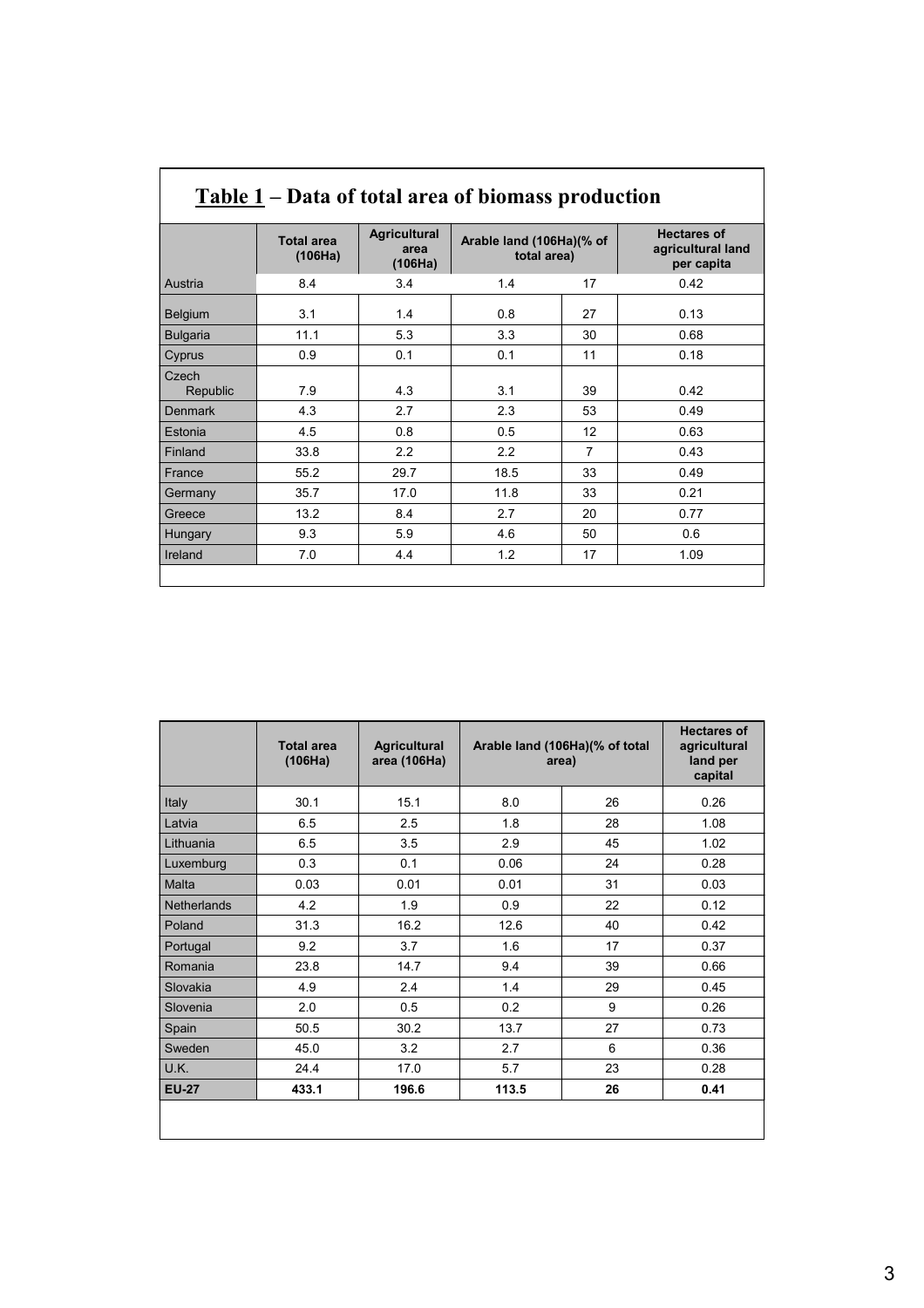#### **Renewable Energy Consumption in the EU**

- Existing energy consumption
- Consumption of renewables

Г

- Consumption of biomass, including forestry
- % of renewable energy and biomass

|                   |                                                | <b>Renewables</b> | <b>Biomass</b> | Share of                     | Share of                                |  |
|-------------------|------------------------------------------------|-------------------|----------------|------------------------------|-----------------------------------------|--|
|                   | <b>Gross inland</b><br><b>consumption Mtoe</b> | <b>Mtoe</b>       | <b>Mtoe</b>    | <b>RES of GIC</b><br>$(\% )$ | <b>Biomass related</b><br>to GIC $(\%)$ |  |
| Austria           | 32.7                                           | 6.77              | 3.45           | 20.7                         | 10.55                                   |  |
| Belgium           | 54.8                                           | 1.16              | 1.12           | 2.11                         | 2.04                                    |  |
| <b>Bulgaria</b>   |                                                |                   |                |                              |                                         |  |
| Cyprus            | 2.5                                            | 0.09              | 0.005          | 3.6                          | 0.2                                     |  |
| Czech<br>Republic | 43.6                                           | 1.36              | 1.19           | 3.12                         | 2.72                                    |  |
| <b>Denmark</b>    | 20                                             | 2.93              | 2.37           | 14.6                         | 11.85                                   |  |
| Estonia           | 5.6                                            | 0.61              | 0.60           | 10.89                        | 10.7                                    |  |
| Finland           | 37.7                                           | 8.80              | 7.49           | 23.34                        | 19.86                                   |  |
| France            | 273.7                                          | 17.30             | 11.92          | 6.32                         | 4.35                                    |  |
| Germany           | 347.7                                          | 13.76             | 9.37           | 3.95                         | 2.69                                    |  |
| Greece            | 30.6                                           | 1.56              | 0.95           | 5.09                         | 3.1                                     |  |
| Hungary           | 26.2                                           | 0.97              | 0.86           | 3.7                          | 3.28                                    |  |
| Ireland           | 15.7                                           | 0.32              | 0.21           | 2.03                         | 1.33                                    |  |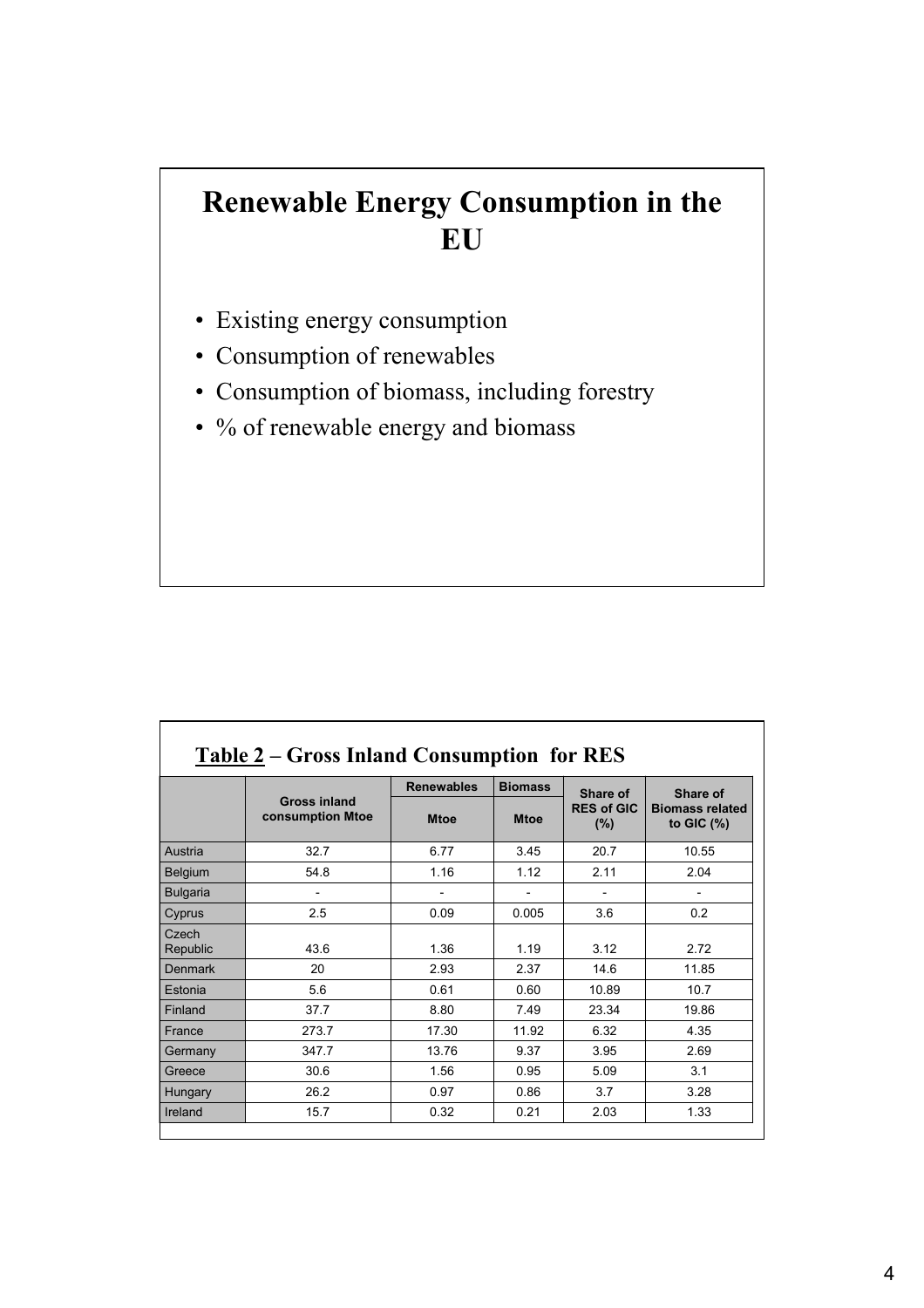|                                           | <b>Gross inland</b>        | <b>Renewables</b>        | <b>Biomass</b>           | Share of                        | Share of<br><b>Biomass</b><br>related to<br>$GIC$ $(\%)$ |  |
|-------------------------------------------|----------------------------|--------------------------|--------------------------|---------------------------------|----------------------------------------------------------|--|
|                                           | consumption<br><b>Mtoe</b> | <b>Mtoe</b>              | <b>Mtoe</b>              | <b>RES of</b><br><b>GIC (%)</b> |                                                          |  |
| Italy                                     | 184.8                      | 12.53                    | 3.79                     | 6.78                            | 2.05                                                     |  |
| Latvia                                    | 4.6                        | 1.65                     | 1.37                     | 35.86                           | 29.78                                                    |  |
| Lithuania                                 | 9.2                        | 0.73                     | 0.69                     | 7.93                            | 7.5                                                      |  |
| Luxemburg                                 | 4.7                        | 0.07                     | 0.05                     | 1.48                            | 1.06                                                     |  |
| <b>Malta</b>                              | 0.9                        | $\overline{\phantom{0}}$ | $\overline{\phantom{0}}$ |                                 |                                                          |  |
| <b>Netherlands</b>                        | 82.3                       | 2.36                     | 2.17                     | 2.86                            | 2.63                                                     |  |
| Poland                                    | 92.5                       | 4.32                     | 4.12                     | 4.67                            | 4.45                                                     |  |
| Portugal                                  | 26.2                       | 3.89                     | 2.87                     | 14.84                           | 10.95                                                    |  |
| Romania                                   |                            | $\overline{\phantom{0}}$ | $\overline{\phantom{0}}$ |                                 |                                                          |  |
| Slovak Rep.                               | 18.6                       | 0.74                     | 0.38                     | 3.97                            | 2.04                                                     |  |
| Slovenia                                  | 7.1                        | 0.82                     | 0.47                     | 11.54                           | 6.61                                                     |  |
| Spain                                     | 140.2                      | 8.98                     | 4.85                     | 6.4                             | 3.45                                                     |  |
| Sweden                                    | 53.1                       | 14.13                    | 8.88                     | 26.61                           | 16.72                                                    |  |
| U.K.                                      | 232.1                      | 3.67                     | 3.05                     | 1.58                            | 1.31                                                     |  |
| EU25**                                    | 1747.2                     | 109.53                   | 72.274                   | 6.26                            | 4.13                                                     |  |
| ** Data from Romania<br>&Bulgaria missing |                            |                          |                          |                                 |                                                          |  |

| Table 3 - | <b>Energy Crop Potential in EU-27.</b>          |
|-----------|-------------------------------------------------|
|           | depending on percentage of utilised arable land |
|           | and achieved crop yield                         |

| Yield     | 10% arable land in EU-27 |         | 20% arable land in EU-27 |         | 30% arable land in EU-27 |         |
|-----------|--------------------------|---------|--------------------------|---------|--------------------------|---------|
|           |                          |         |                          |         |                          |         |
|           |                          |         |                          |         |                          |         |
| 10t TS/ha | 2,042 PJ                 | 46Mtoe  | 4,084 PJ                 | 91Mtoe  | 6,127 PJ                 | 137Mtoe |
|           |                          |         |                          |         |                          |         |
|           |                          |         |                          |         |                          |         |
|           |                          |         |                          |         |                          |         |
| 20t TS/ha | 4,084 PJ                 | 91Mtoe  | 8,169 PJ                 | 182Mtoe | 12,253 PJ                | 274Mtoe |
|           |                          |         |                          |         |                          |         |
|           |                          |         |                          |         |                          |         |
|           |                          |         |                          |         |                          |         |
| 30t TS/ha | 6,127 PJ                 | 137Mtoe | 12,253 PJ                | 274Mtoe | 18,380 PJ                | 410Mtoe |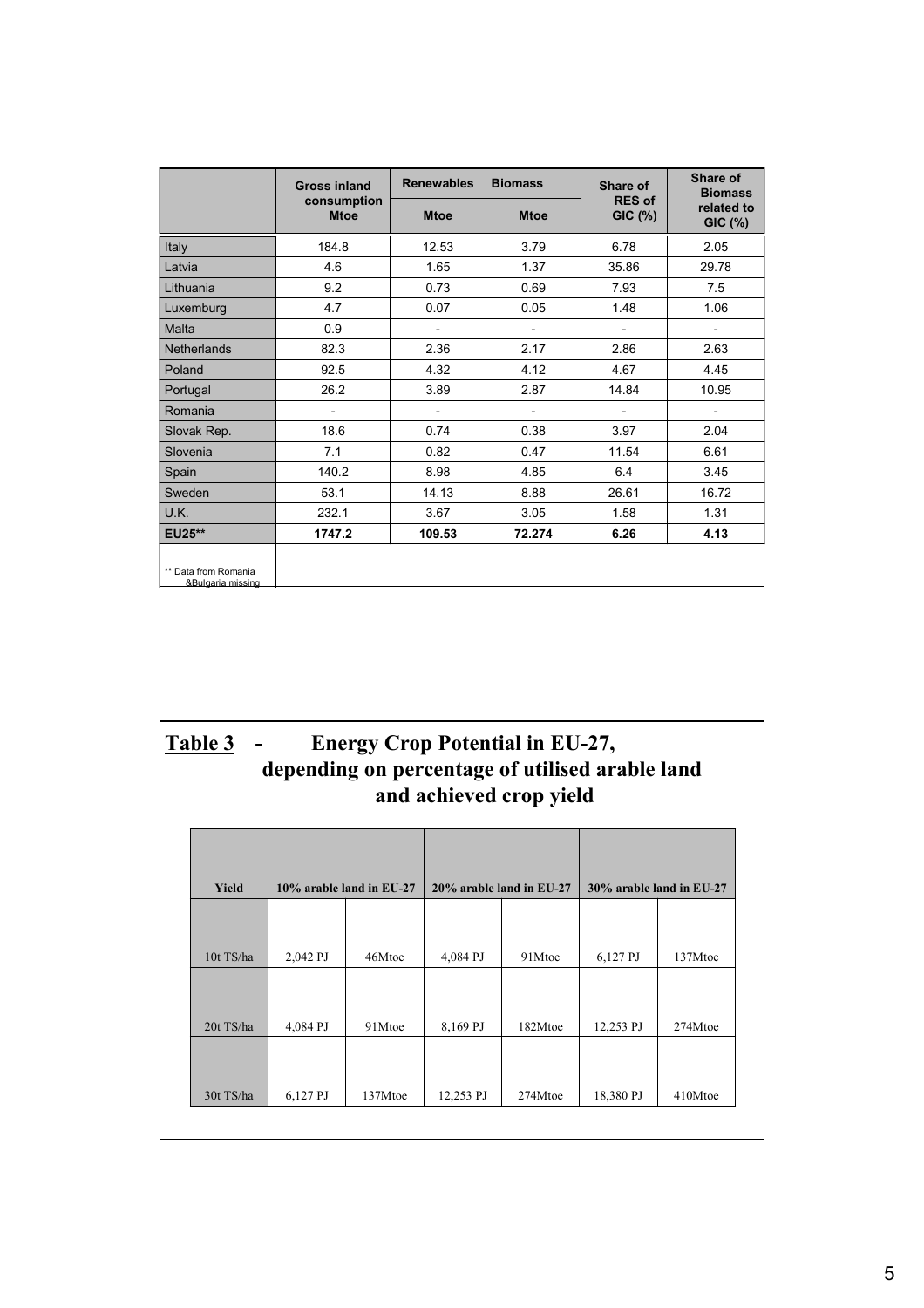## **Energy Crop Potential**

- Reduction in waste
- Improvement in genotypes
- Increased area
- Genetically modified crops

### **Food v Energy Crops**

- Price of staple food products rising
- Bioethanol production in US and Brazil
- EU targets for consumption of liquid biofuels
- Consider sustainability and biodiversity
- Consumption vs production targets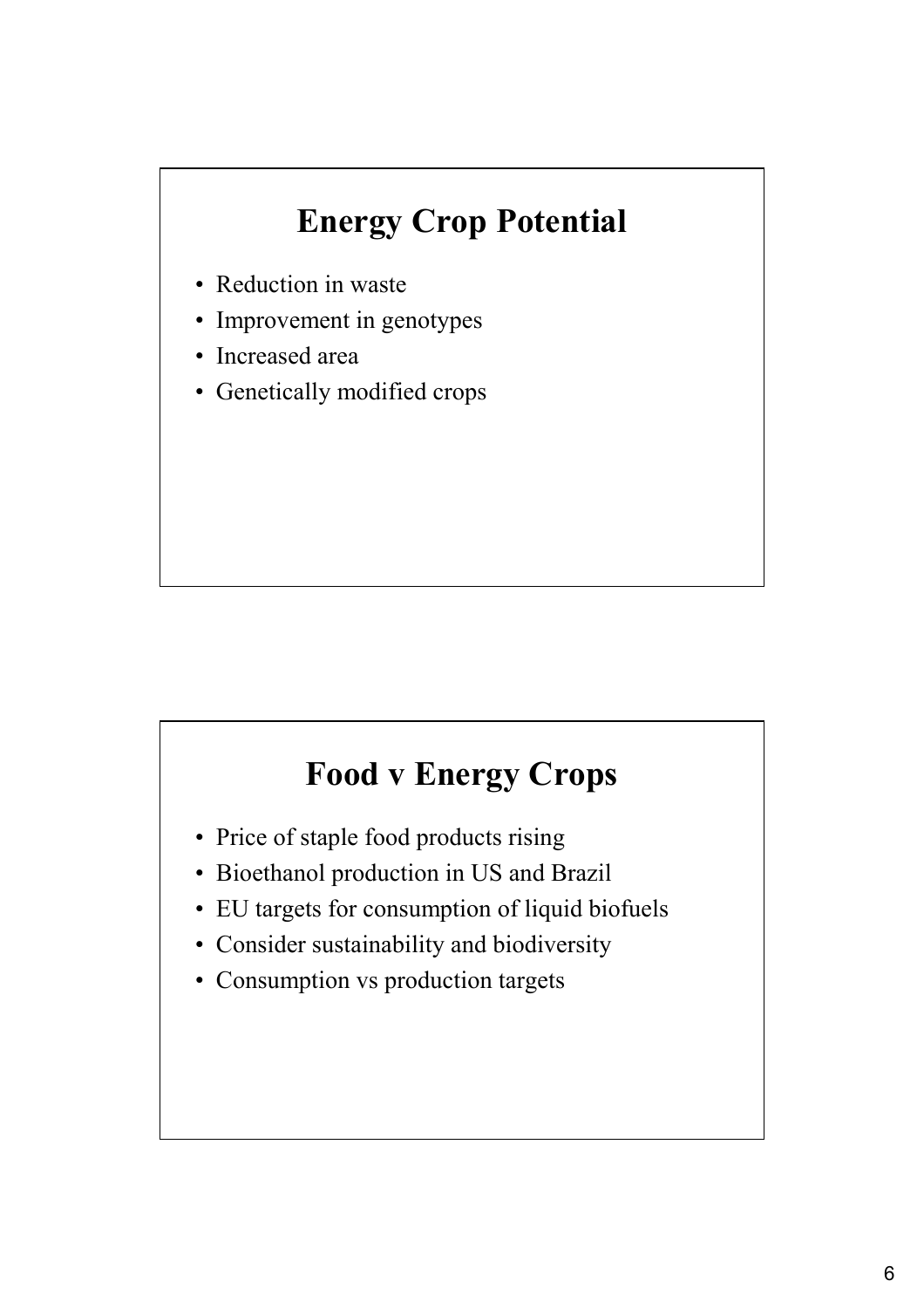|                       | Table 4 - Area under energy crops in the EU $25*$ (kha) |                              |                                 |                         |  |
|-----------------------|---------------------------------------------------------|------------------------------|---------------------------------|-------------------------|--|
|                       |                                                         |                              |                                 |                         |  |
|                       | <b>Total</b>                                            | <b>Energy crop</b><br>scheme | Non food on set<br>aside regime | Without spec.<br>regime |  |
| Austria               | 19.63                                                   | 7.91                         | 9.37                            | 2.36                    |  |
| Belgium               | 7.56                                                    | 2.59                         | 4.07                            | 0.91                    |  |
| <b>Bulgaria</b>       |                                                         |                              |                                 |                         |  |
| Cyprus                |                                                         |                              |                                 |                         |  |
| <b>Czech Republic</b> | 104.0                                                   | 0.0                          | 0.0                             | 104.0                   |  |
| <b>Denmark</b>        | 47.90                                                   | 17.34                        | 24.81                           | 5.75                    |  |
| Estonia               |                                                         |                              |                                 |                         |  |
| Finland               | 9.44                                                    | 8.31                         | 0.00                            | 1.13                    |  |
| France                | 572.61                                                  | 135.40                       | 376.2                           | 1.00                    |  |
| Germany               | 1356.61                                                 | 235.60                       | 341.00                          | 780.00                  |  |
| Greece                |                                                         |                              |                                 |                         |  |
| Hungary               | 18.50                                                   | 18.50                        | 0.0                             | 0.0                     |  |
| Ireland               | 2.36                                                    | 1.61                         | 0.47                            | 0.28                    |  |
| Italy                 | 9.80                                                    | 0.29                         | 8.34                            | 1.18                    |  |

|                                  | <b>Total</b>             | <b>Energy crop</b><br>scheme | Non food on set<br>aside regime | Without spec.<br>regime |
|----------------------------------|--------------------------|------------------------------|---------------------------------|-------------------------|
| Latvia                           | $\overline{a}$           |                              |                                 |                         |
| Lithuania                        | $\overline{a}$           |                              |                                 |                         |
| Luxemburg                        | -                        |                              |                                 |                         |
| Malta                            | -                        |                              |                                 |                         |
| Poland                           | 60.2                     | 3.67                         | 0.0                             | 56.53                   |
| Portugal                         | 0.09                     | 0.08                         | 0.00                            | 0.01                    |
| Romania                          | $\overline{\phantom{0}}$ |                              |                                 |                         |
| Slovak<br>Republic               |                          |                              |                                 |                         |
| Slovenia                         | 1.59                     | 0.14                         | 1.45                            | 0.0                     |
| Spain                            | 39.45                    | 25.61                        | 9.11                            | 4.73                    |
| Sweden                           | 37.45                    | 29.34                        | 3.61                            | 4.49                    |
| <b>The</b><br><b>Netherlands</b> | 1.29                     | 0.05                         | 1.09                            | 0.15                    |
| U.K.                             | 191.17                   | 88.59                        | 79.58                           | 23.0                    |
| <b>EU 27</b>                     | 2479.66                  | 575.03                       | 859.10                          | 1045.53                 |